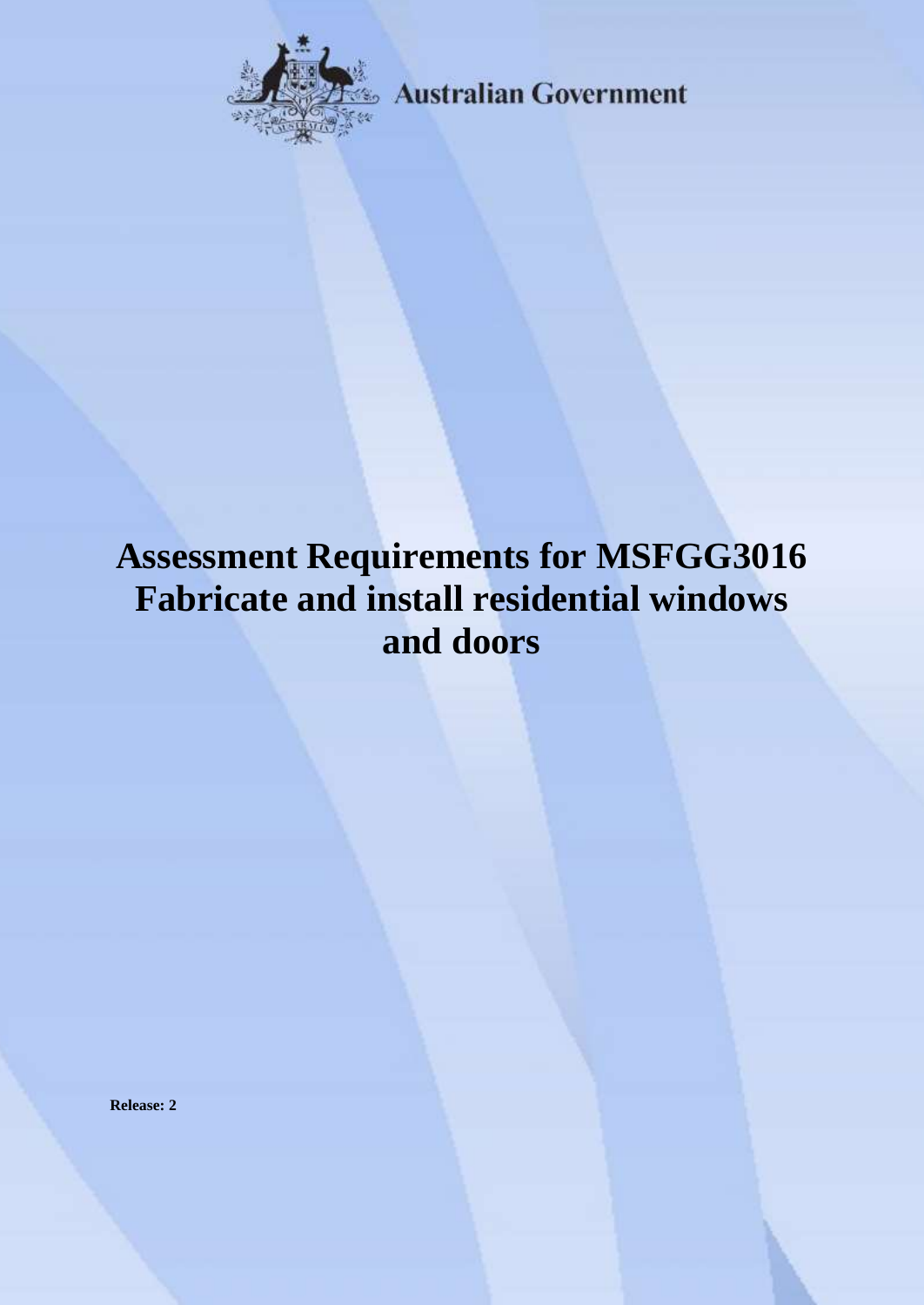#### **Assessment Requirements for MSFGG3016 Fabricate and install residential windows and doors**

## **Modification History**

Release 2 - Update of Australian Standards codes. Statement regarding currency of Australian Standards included in Range of Conditions and Performance Evidence. Release 1 - New unit of competency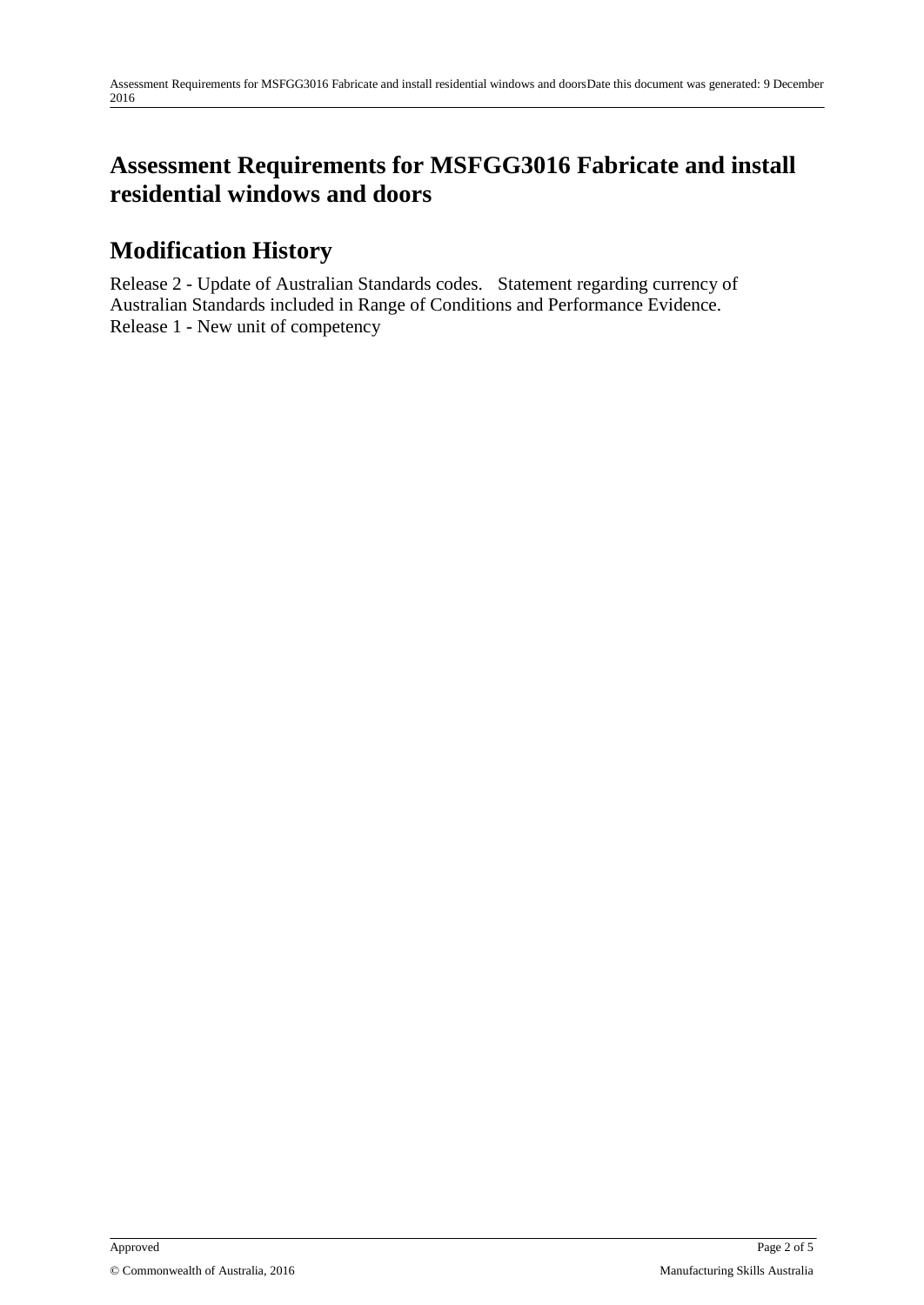#### **Performance Evidence**

- Interpret work order and locate and apply relevant information
- Apply safe handling requirements for equipment, products and materials, including use of personal protective equipment
- Identify materials used in the work process
- Follow work instructions, operating procedures and inspection processes to:
	- minimise the risk of injury to self or others
	- prevent damage to goods, equipment and products
	- maintain required production output and product quality
- Measure for the installation of windows and doors and plan work from product specification data sheets and/or specified software programs
- Identify and select product materials, including selection of mullions and transoms in relation to wind loading
- Fabricate frame and sash components from metal and uPVC, including cutting, tooling, routing, milling, drilling and/or crimping
- Identify, select and install component hardware, including weather seals, wheels, stays, hinges, guides and/or locks
- Apply the WERS
- Select and cut glass in accordance with AS 1288:2006 Glass in buildings Selection and installation and AS/NZS 4667:2000 Quality requirements for cut-to-size and processed glass
- Assemble frames, including glass, gaskets, tapes, sealants, adhesives, fasteners, reveal linings and flashings in accordance with AS 2047:2014 Windows in buildings - Selection and installation (Section 6)
- Label frames in accordance with AS 2047:2014 Windows in buildings Selection and installation (Section 8) and AS/NZS 4668:2000 Glossary of terms used in the glass and glazing industry
	- *Note, wherever Australia Standards are listed they apply at the time of publication, but the most current version (including amendments) or replacement versions are to be used*.
- Install residential windows and doors
- Calculate cost of residential windows and doors
- Use mathematical ideas and techniques to correctly complete measurements, calculate area and estimate material requirements
- Communicate ideas and information to enable confirmation of work requirements and specifications and the reporting of work outcomes and problems, interpret basic plans and follow safety procedures
- Avoid backtracking, work flow interruptions or wastage
- Work with others and in a team by recognising dependencies and using cooperative approaches to optimise work flow and productivity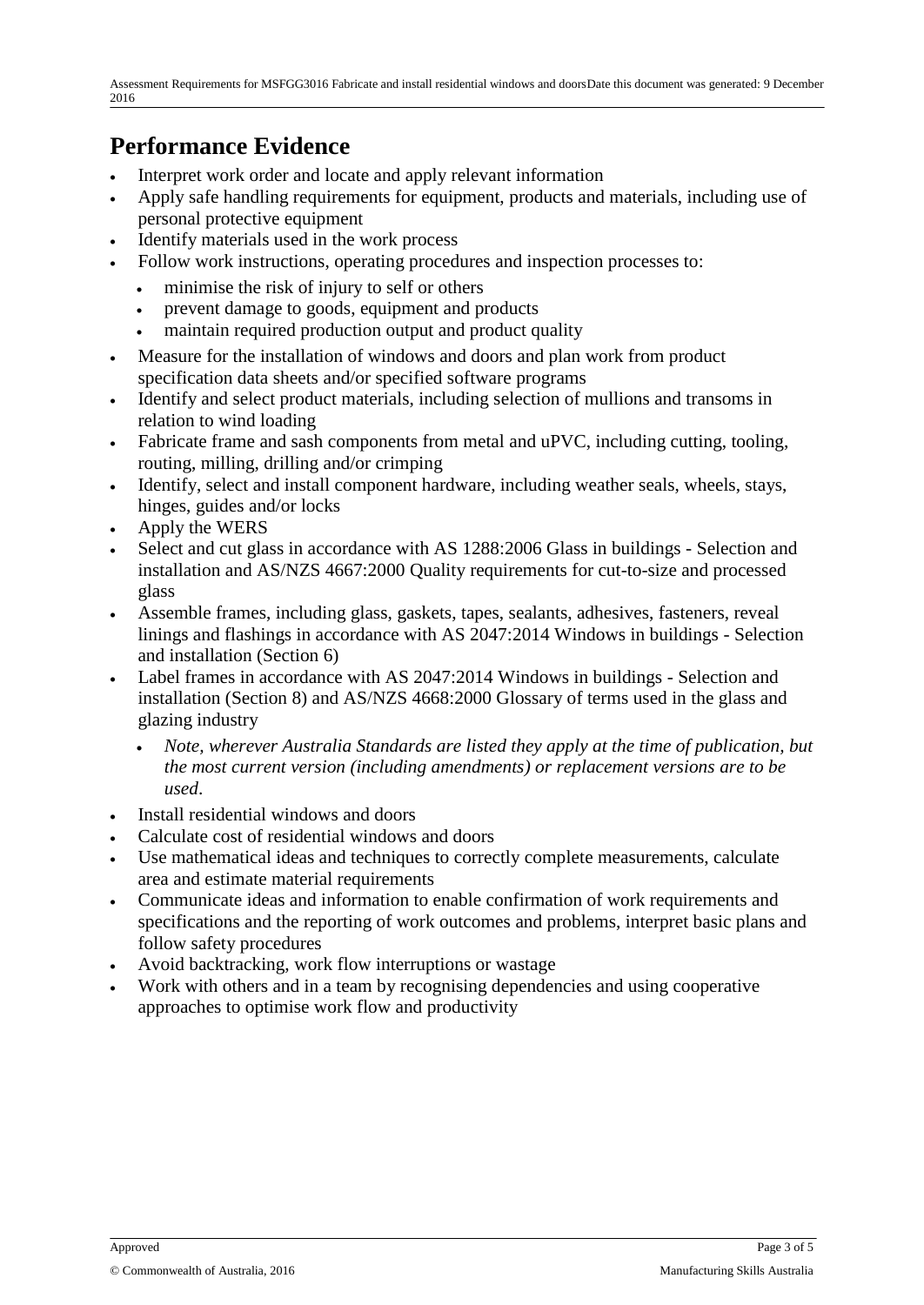### **Knowledge Evidence**

- Work flow requirements in relation to the fabrication and installation of windows and doors
- Characteristics of glass and framing materials used and uses of products produced
- Workplace safety system requirements related to the fabrication and installation of windows and doors
- Correct identification of equipment, processes and procedures
- AS 1288:2006 Glass in buildings Selection and installation
- AS/NZS 4667:2000 Quality requirements for cut-to-size and processed glass
- AS 2047:2014 Windows in buildings Selection and installation (Section 6)
- AS 2047:2014 Windows in buildings Selection and installation (Section 8)
- AS/NZS 4668:2000 Glossary of terms used in the glass and glazing industry
	- *Note, wherever Australia Standards are listed they apply at the time of publication, but the most current version (including amendments) or replacement versions are to be used.*

#### **Assessment Conditions**

- Assessors must:
	- hold training and assessment competencies as determined by the National Skills Standards Council (NSSC) or its successors
	- have vocational competency in the furnishing industry at least to the level being assessed with broad industry knowledge and experience, usually combined with a relevant industry qualification
	- be familiar with the current skills and knowledge used and have relevant, current experience in the furnishing industry.
- Assessment methods must confirm consistency of performance over time rather than a single assessment event and in a range of workplace relevant contexts.
- Assessment must be by observation of relevant tasks with questioning on underpinning knowledge and, where applicable, multimedia evidence, supervisor's reports, projects and work samples.
- Assessment is to be conducted on single units of competency or in conjunction with other related units of competency. Foundation skills are integral to competent performance in the unit and should not be assessed separately.
- Assessment must occur on the job or in a workplace simulated facility with relevant process, equipment, materials, work instructions and deadlines.
- Access is required to aluminium or steel framing material, timber framing material, uPVC framing material, door or window glass, fittings and fixing/fasteners, workplace operating procedures, personal protective equipment, and suitable fabrication and installation locations.